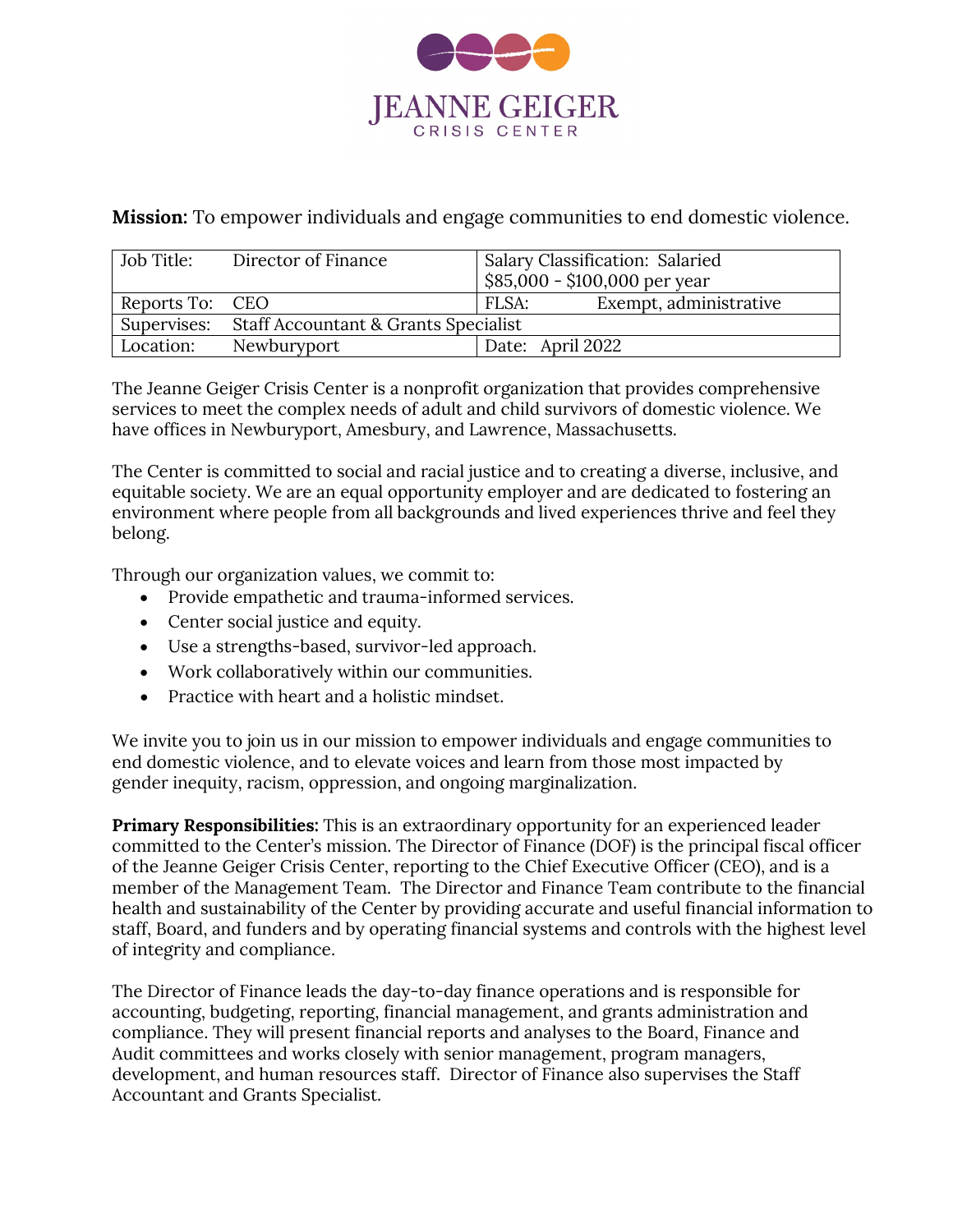The ideal candidate will possess excellent communication, teamwork and organizational skills, superior attention to detail, a commitment to social justice, and the ability to adapt to changing priorities.

# **Major Duties:**

## **Accounting and Internal Controls**

- Lead the finance department's day-to-day accounting operations including accounts receivable, accounts payable, payroll processing, journal entries, reconciliations, and preparation of month end reports.
- Oversee all project/program and grants accounting, ensuring that expenditures are consistently aligned with grant and program budgets.
- Ensure the integrity of all financial and internal control systems, including fiscal policies and procedures, in compliance with appropriate GAAP and FASB standards, Uniform Guidance, and regulatory requirements.
- Maintain internal control and safeguards for receipt of revenue, banking transactions, charge cards, and expenditures.
- Coordinate activity for both the annual audit and any funder audits.

### **Financial Management**

- Budgeting. Lead the budget process, developing the agency's annual budget in partnership with Senior Management, Development. Administration, and program managers and presenting it to the Finance Committee and to the Board for final approval. Review and update the budget template to aid in ongoing analysis and forecasting. Provide managers with historic data and analysis of revenue and expenses.
- Monitoring and Reporting.

o Analyze financial data and present financial reports in an accurate, complete, consistent, and timely manner.

o Prepare monthly budget-to-actual reports for Management and monthly dashboard, income, balance sheet, and revenue-tracking reports for review with the Finance Committee prior to submission to the Board.

o Monitor progress and changes, prepare forecasts, and keep senior leadership abreast of Jeanne Geiger Crisis Center's financial status.

- Grants Management. Prepare tailored budgets, budget narratives, and other financial information for proposals to funding agencies and foundations, with the assistance of the Grants Specialist on government proposals. Prepare reports and other post-award documentation as required.
- Strategic and Long-Term Planning. Prepare plans and analyses in anticipation of changes in financial conditions or future needs. Keep abreast of trends in nonprofit finance, researching and adopting new practices to support, improve and protect the organization and its programs.

### **Banking and Cash Management**

- Manage cash position, ensuring appropriate distribution of funds and use of line of credit, prepare cash flow projections, and monitor cash flow needs.
- Monitor and reconcile the organization's bank, investment, and retirement accounts and any loans in conjunction with the CEO, Finance and Investment Committees, and Board of Directors.

# **Administration and Risk Management**

• Working with the Director of Administration and Human Resources, review and evaluate the agency's health insurance, retirement, and any other benefits. Serve on Investment Committee.